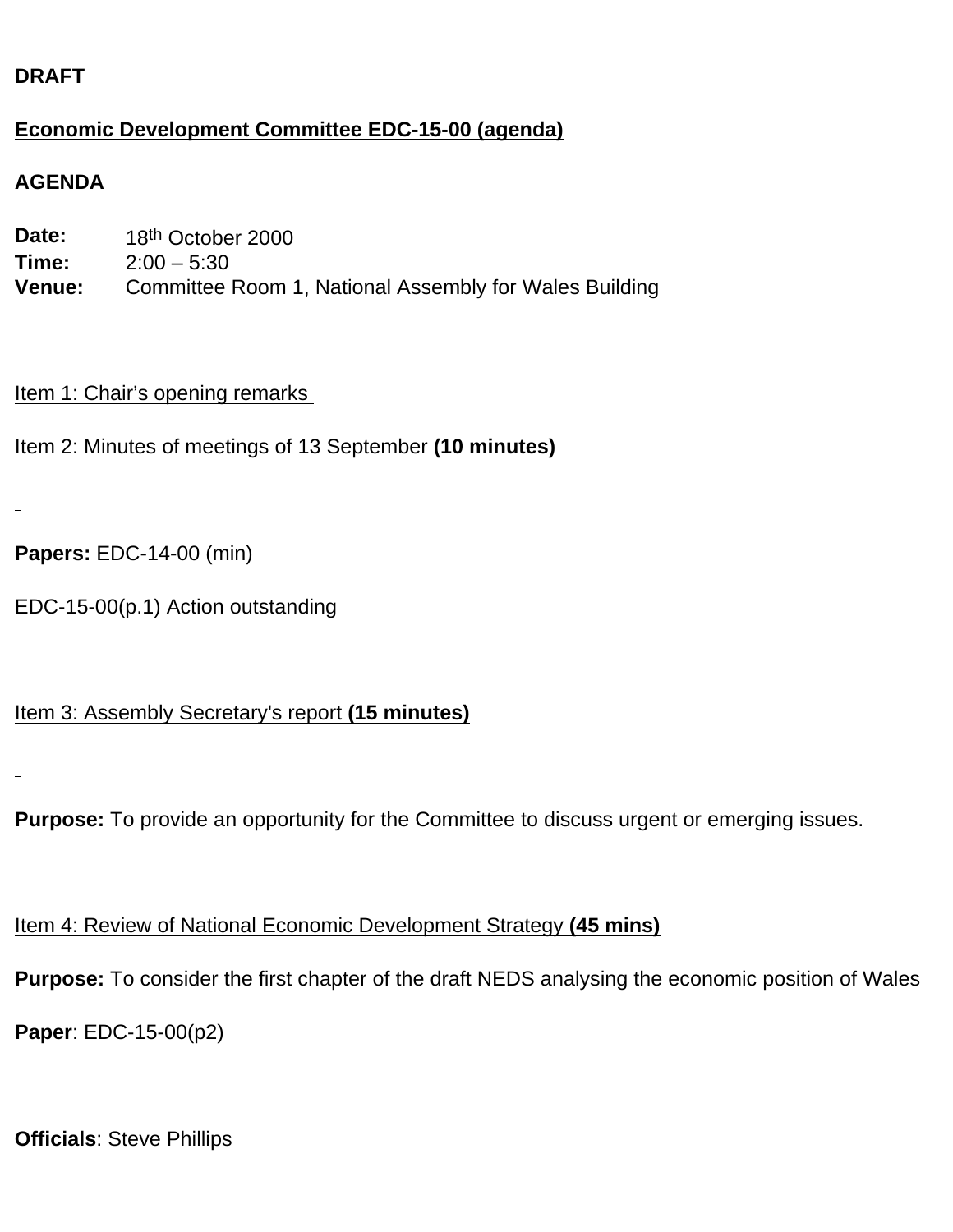#### Item 5: Report of the Wales Skills Task Force **(35 mins)**

Purpose: To consider the recommendations in the report of the Wales Skills Task Force, with a view to commenting by end of consultation period (20th December)

**Paper**: EDC-15-00(p3)

#### **Officials:**

- 
- 

# **BREAK FOR 15 MINUTES**

#### Item 6: LEADER+ Draft Single Programming Document **(30 Mins)**

**Purpose**: To update the Committee on the Leader+ Programme and to consider the draft SPD, with a view to commenting by 23rd October.

Papers: EDC 15-00(p4) – Covering Paper

EDC 15-00(p5) – Draft SPD **Officials:** Caroline Turner, European Affairs Division

#### Item 7: INTERREG – Draft Single Programming Document **(30 Mins)**

Purpose: To update the Committee on the INTERREG Programme and to consider the draft SPD, with a view to commenting by 23<sup>rd</sup> October.